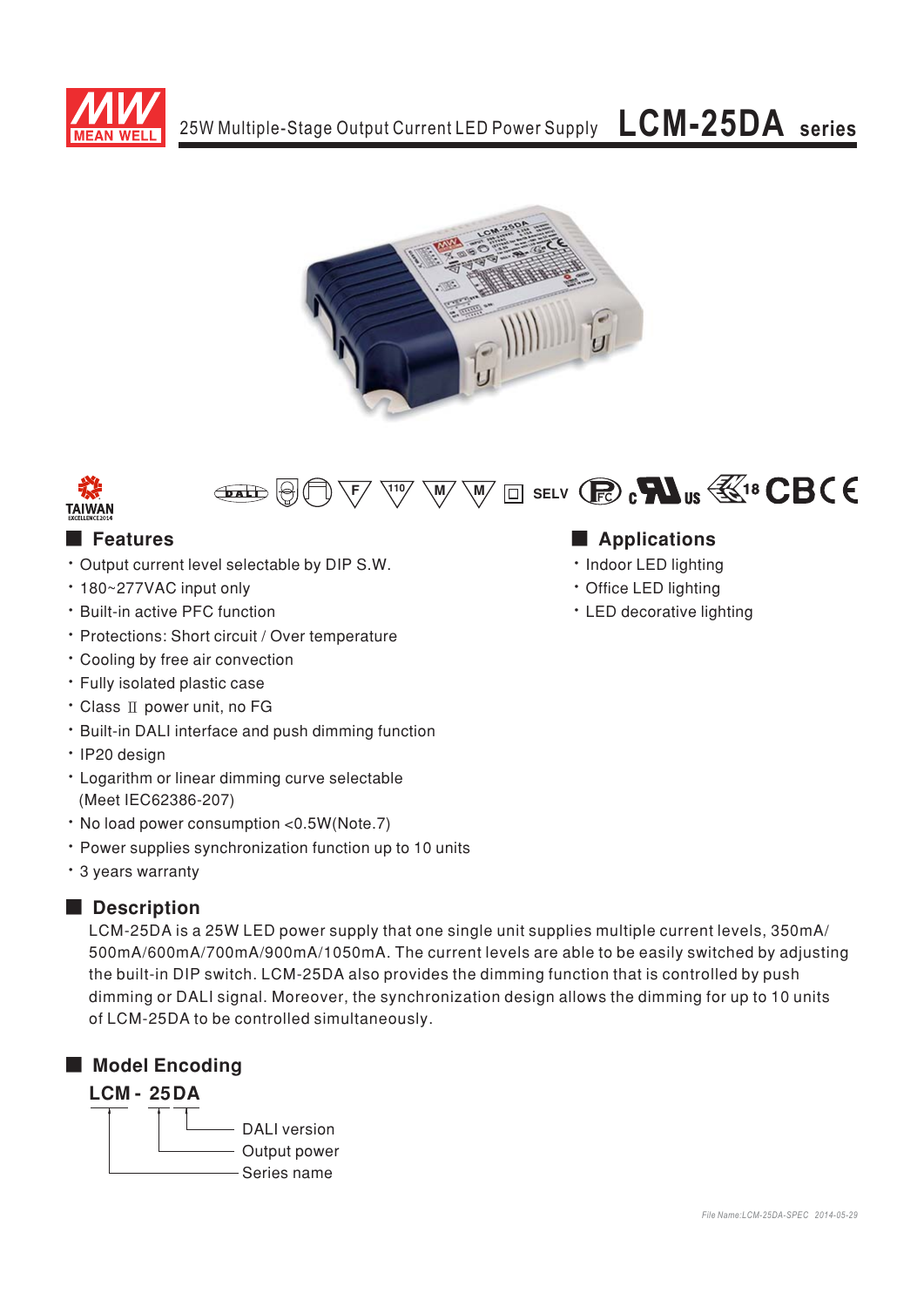

25W Multiple-Stage Output Current LED Power Supply **LCM-25DA series**

## **SPECIFICATION**

| <b>MODEL</b>                     |                                                                                                                                          | LCM-25DA                                                                                                                                                                                                                                           |                                                              |           |           |           |           |  |  |
|----------------------------------|------------------------------------------------------------------------------------------------------------------------------------------|----------------------------------------------------------------------------------------------------------------------------------------------------------------------------------------------------------------------------------------------------|--------------------------------------------------------------|-----------|-----------|-----------|-----------|--|--|
| <b>OUTPUT</b>                    | <b>SELECTABLE CURRENT Note.3 350mA</b>                                                                                                   |                                                                                                                                                                                                                                                    | 500mA                                                        | 600mA     | 700mA     | 900mA     | 1050mA    |  |  |
|                                  | <b>DC VOLTAGE RANGE</b>                                                                                                                  | $6 - 54V$                                                                                                                                                                                                                                          | $6 - 50V$                                                    | $6 - 42V$ | $6 - 36V$ | $6 - 28V$ | $6 - 24V$ |  |  |
|                                  | <b>RATED POWER</b>                                                                                                                       | 18.9W<br>25.2W                                                                                                                                                                                                                                     |                                                              |           |           |           |           |  |  |
|                                  | <b>RIPPLE CURRENT</b>                                                                                                                    | ±5.0%                                                                                                                                                                                                                                              |                                                              |           |           |           |           |  |  |
|                                  | RIPPLE & NOISE (max.) Note.2 400mVp-p                                                                                                    |                                                                                                                                                                                                                                                    |                                                              |           |           |           |           |  |  |
|                                  | NO LOAD OUTPUT VOLTAGE (max.) 59V                                                                                                        | 41V                                                                                                                                                                                                                                                |                                                              |           |           |           |           |  |  |
|                                  | <b>CURRENT ACCURACY</b>                                                                                                                  | ±5.0%                                                                                                                                                                                                                                              |                                                              |           |           |           |           |  |  |
|                                  | <b>SETUP, RISE TIME</b>                                                                                                                  | Note.5 500ms, 50ms / 230VAC at full load                                                                                                                                                                                                           |                                                              |           |           |           |           |  |  |
|                                  | <b>HOLD UP TIME (Typ.)</b>                                                                                                               | 30ms / 230VAC at full load                                                                                                                                                                                                                         |                                                              |           |           |           |           |  |  |
|                                  | <b>VOLTAGE RANGE</b><br>Note.4                                                                                                           | 180~277VAC<br>$254 - 392VDC$                                                                                                                                                                                                                       |                                                              |           |           |           |           |  |  |
| <b>INPUT</b>                     | <b>FREQUENCY RANGE</b>                                                                                                                   | $47 - 63$ Hz                                                                                                                                                                                                                                       |                                                              |           |           |           |           |  |  |
|                                  | <b>POWER FACTOR (Typ.)</b>                                                                                                               | PF≧0.94/230VAC, PF≧0.91/277VAC at full load (Please refer to "Power Factor Characteristic" section)                                                                                                                                                |                                                              |           |           |           |           |  |  |
|                                  | <b>TOTAL HARMONIC DISTORTION</b>                                                                                                         | THD<20% when output loading $\geq$ 50% at 230VAC input and output loading $\geq$ 75% at 277VAC input                                                                                                                                               |                                                              |           |           |           |           |  |  |
|                                  | <b>EFFICIENCY (Typ.)</b><br>Note.6                                                                                                       | 86%                                                                                                                                                                                                                                                |                                                              |           |           |           |           |  |  |
|                                  | <b>AC CURRENT (Typ.)</b>                                                                                                                 | 0.17A/230VAC                                                                                                                                                                                                                                       | 0.15A/277VAC                                                 |           |           |           |           |  |  |
|                                  | <b>INRUSH CURRENT(max.)</b>                                                                                                              |                                                                                                                                                                                                                                                    | COLD START 20A(twidth=260µs measured at 50% Ipeak) at 230VAC |           |           |           |           |  |  |
|                                  | <b>LEAKAGE CURRENT</b>                                                                                                                   | <0.5mA/240VAC                                                                                                                                                                                                                                      |                                                              |           |           |           |           |  |  |
|                                  | <b>SHORT CIRCUIT</b>                                                                                                                     | Constant current limiting, recovers automatically after fault condition is removed                                                                                                                                                                 |                                                              |           |           |           |           |  |  |
| <b>PROTECTION</b>                | <b>OVER TEMPERATURE</b>                                                                                                                  | Shut down o/p voltage, recovers automatically after temperature goes down                                                                                                                                                                          |                                                              |           |           |           |           |  |  |
|                                  | <b>DIMMING</b>                                                                                                                           | Please refer to "Dimming Operation" section                                                                                                                                                                                                        |                                                              |           |           |           |           |  |  |
| <b>FUNCTION</b>                  | <b>SYNCHRONIZATION</b>                                                                                                                   | Please refer to "Synchronization Operation" section                                                                                                                                                                                                |                                                              |           |           |           |           |  |  |
| <b>ENVIRONMENT</b>               | <b>WORKING TEMP.</b>                                                                                                                     | -30 $\sim$ +60 $\rm ^{o}C$ (Please refer to "Derating Curve" section)                                                                                                                                                                              |                                                              |           |           |           |           |  |  |
|                                  | <b>WORKING HUMIDITY</b>                                                                                                                  | $20 \sim 90\%$ RH non-condensing                                                                                                                                                                                                                   |                                                              |           |           |           |           |  |  |
|                                  | <b>STORAGE TEMP., HUMIDITY</b>                                                                                                           | $-40 \sim +80^{\circ}$ C, 10 ~ 95% RH                                                                                                                                                                                                              |                                                              |           |           |           |           |  |  |
|                                  | <b>TEMP. COEFFICIENT</b>                                                                                                                 | $\pm$ 0.03%/°C (0 ~ 50°C)                                                                                                                                                                                                                          |                                                              |           |           |           |           |  |  |
|                                  | <b>VIBRATION</b>                                                                                                                         | 10 ~ 500Hz, 2G 10min./1cycle, period for 60min. each along X, Y, Z axes                                                                                                                                                                            |                                                              |           |           |           |           |  |  |
|                                  | <b>SAFETY STANDARDS</b>                                                                                                                  | UL8750, CSA C22.2 NO.250.0-08, ENEC EN61347-1, EN61347-2-13, EN62384 independent approved                                                                                                                                                          |                                                              |           |           |           |           |  |  |
| <b>SAFETY&amp;</b><br><b>EMC</b> | <b>DALI STANDARDS</b>                                                                                                                    | Comply with IEC62386-101,102,207                                                                                                                                                                                                                   |                                                              |           |           |           |           |  |  |
|                                  | <b>WITHSTAND VOLTAGE</b>                                                                                                                 | I/P-O/P:3.75KVAC; I/P-DA±:1.875KVAC; O/P-DA±:1.875KVAC                                                                                                                                                                                             |                                                              |           |           |           |           |  |  |
|                                  | <b>ISOLATION RESISTANCE</b>                                                                                                              | I/P-O/P:>100M Ohms / 500VDC / 25°C/70% RH                                                                                                                                                                                                          |                                                              |           |           |           |           |  |  |
|                                  | <b>EMC EMISSION</b>                                                                                                                      | Compliance to EN55015, EN61000-3-2 Class C(≧50% load) ; EN61000-3-3                                                                                                                                                                                |                                                              |           |           |           |           |  |  |
|                                  | <b>EMC IMMUNITY</b>                                                                                                                      | Compliance to EN61000-4-2,3,4,5,6,8,11, EN55024, EN61547 light industry level (surge 2KV), criteria A                                                                                                                                              |                                                              |           |           |           |           |  |  |
|                                  | <b>MTBF</b>                                                                                                                              | MIL-HDBK-217F $(25^{\circ}C)$<br>213.3K hrs min.                                                                                                                                                                                                   |                                                              |           |           |           |           |  |  |
| <b>OTHERS</b>                    | <b>DIMENSION</b>                                                                                                                         | 105*68*23mm (L*W*H)                                                                                                                                                                                                                                |                                                              |           |           |           |           |  |  |
|                                  | <b>PACKING</b>                                                                                                                           | 0.17Kg; 72pcs/13.2Kg/1.04CUFT                                                                                                                                                                                                                      |                                                              |           |           |           |           |  |  |
| <b>NOTE</b>                      | 1. All parameters NOT specially mentioned are measured at 230VAC input, rated load and 25°C of ambient temperature.                      |                                                                                                                                                                                                                                                    |                                                              |           |           |           |           |  |  |
|                                  | 2. Ripple & noise are measured at 20MHz of bandwidth by using a 12" twisted pair-wire terminated with a 0.1uf & 47uf parallel capacitor. |                                                                                                                                                                                                                                                    |                                                              |           |           |           |           |  |  |
|                                  | 3. Please refer to "DIP Switch Table" section.                                                                                           |                                                                                                                                                                                                                                                    |                                                              |           |           |           |           |  |  |
|                                  |                                                                                                                                          | 4. Derating may be needed under low input voltage. Please check the static characteristics for more details.<br>5. Length of set up time is measured at first cold start. Turning ON/OFF the power supply may lead to increase of the set up time. |                                                              |           |           |           |           |  |  |
|                                  |                                                                                                                                          | 6. Efficiency is measured at 500mA/50V output set by DIP switch.                                                                                                                                                                                   |                                                              |           |           |           |           |  |  |
|                                  |                                                                                                                                          | 7. No load power consumption<0.5W is measured at 230VAC, with lighting fixture connected and output current dimmed to 0%.                                                                                                                          |                                                              |           |           |           |           |  |  |
|                                  |                                                                                                                                          | 8. The power supply is considered as a component that will be operated in combination with final equipment. Since EMC performance will be affected by the                                                                                          |                                                              |           |           |           |           |  |  |
|                                  |                                                                                                                                          | complete installation, the final equipment manufacturers must re-qualify EMC Directive on the complete installation again.                                                                                                                         |                                                              |           |           |           |           |  |  |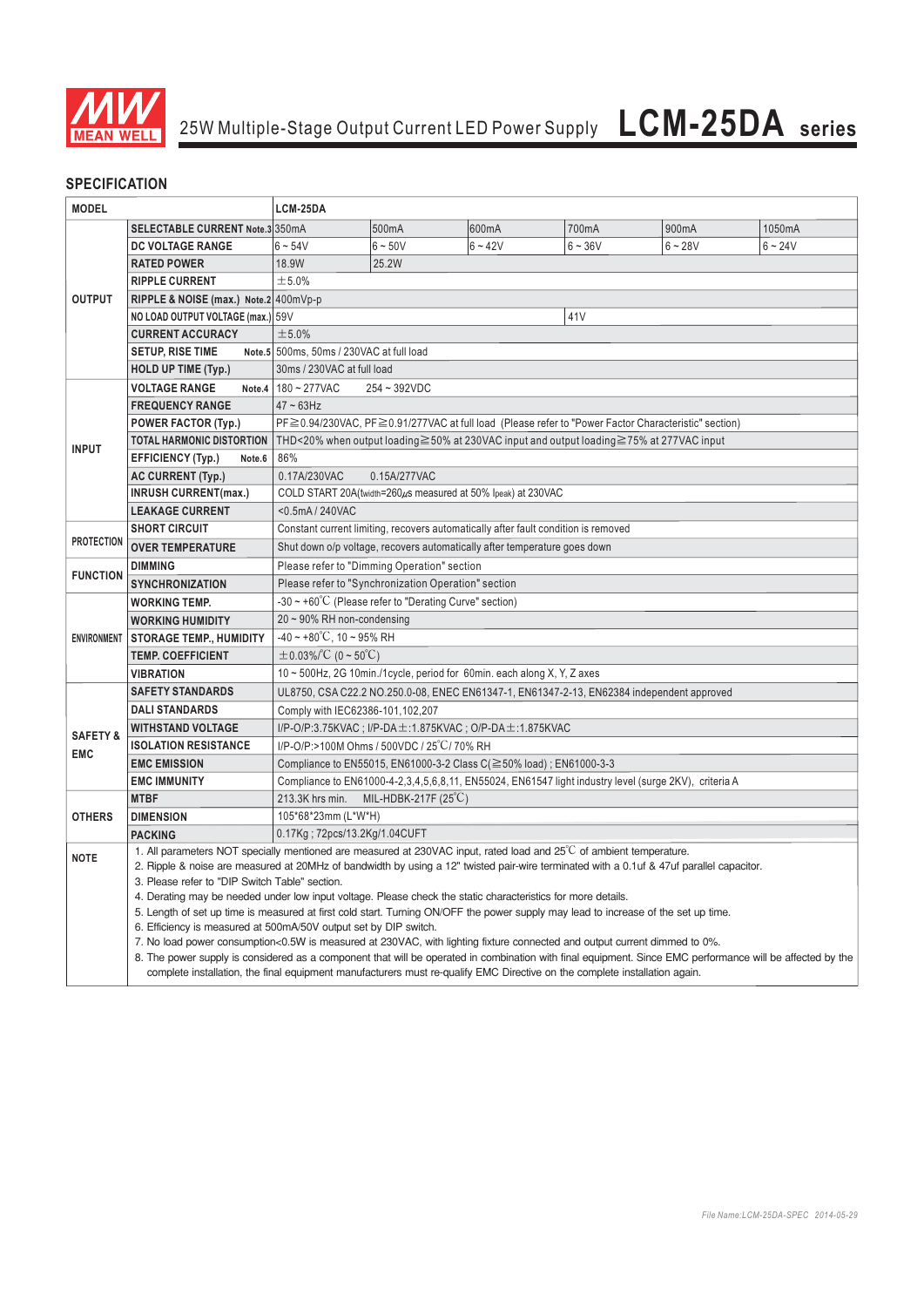



LCM-25DA is a multiple-stage output current supply, selection of output current through DIP switch as table below.

| DIP S.W.<br>lo         | 1  | $\overline{2}$ | 3  | 4  | 5   | 6  |
|------------------------|----|----------------|----|----|-----|----|
| 350mA                  |    |                |    |    |     |    |
| 500mA                  | ON |                |    |    |     |    |
| 600mA                  | ON | ON             |    |    |     |    |
| 700mA(Factory Setting) | ON | ON             | ON |    |     | ON |
| 900mA                  | ON | ON             | ON | ON | --- | ON |
| 1050mA                 | ON | ON             | ON | ON | ON  | ON |

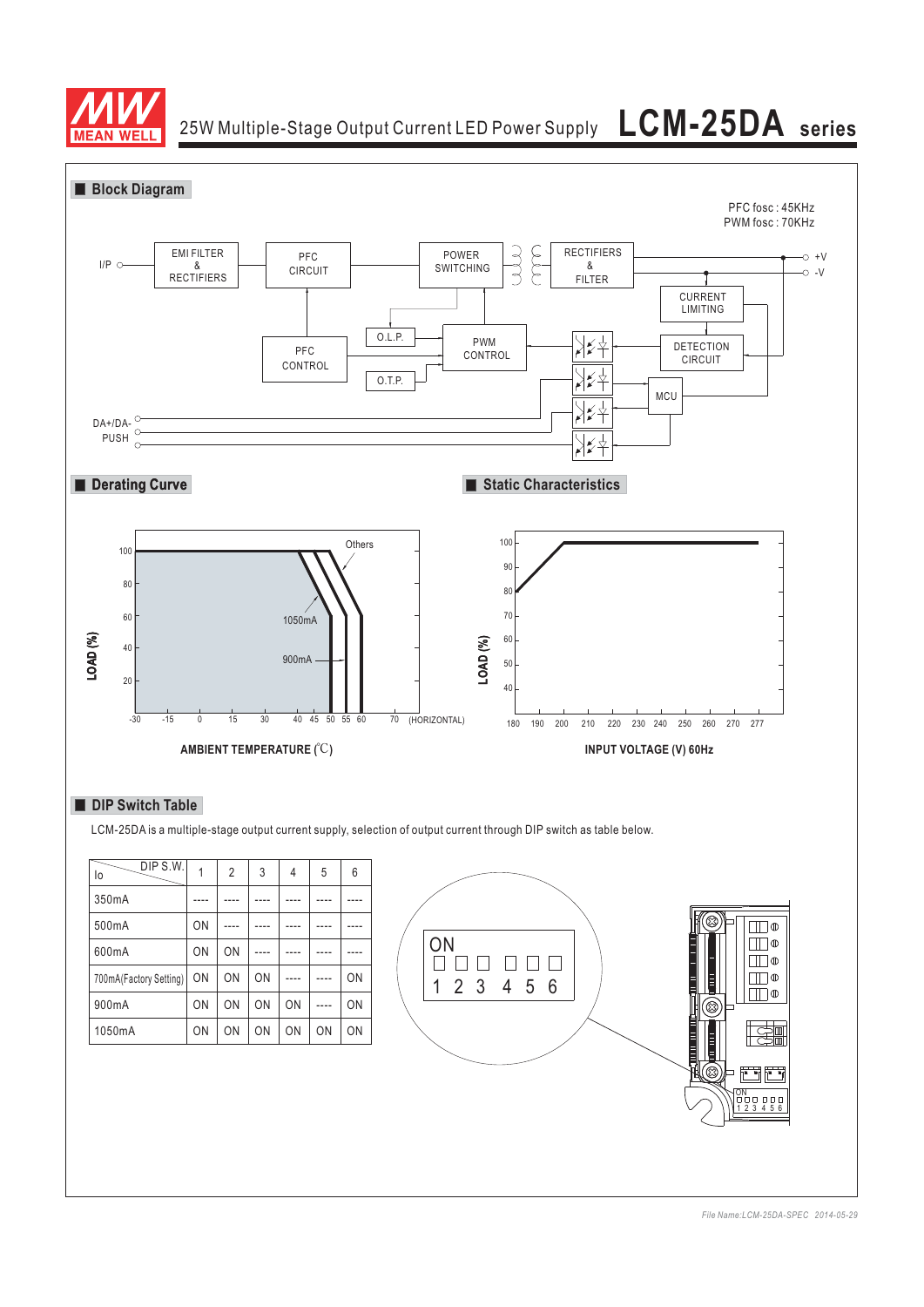



*File Name:LCM-25DA-SPEC 2014-05-29*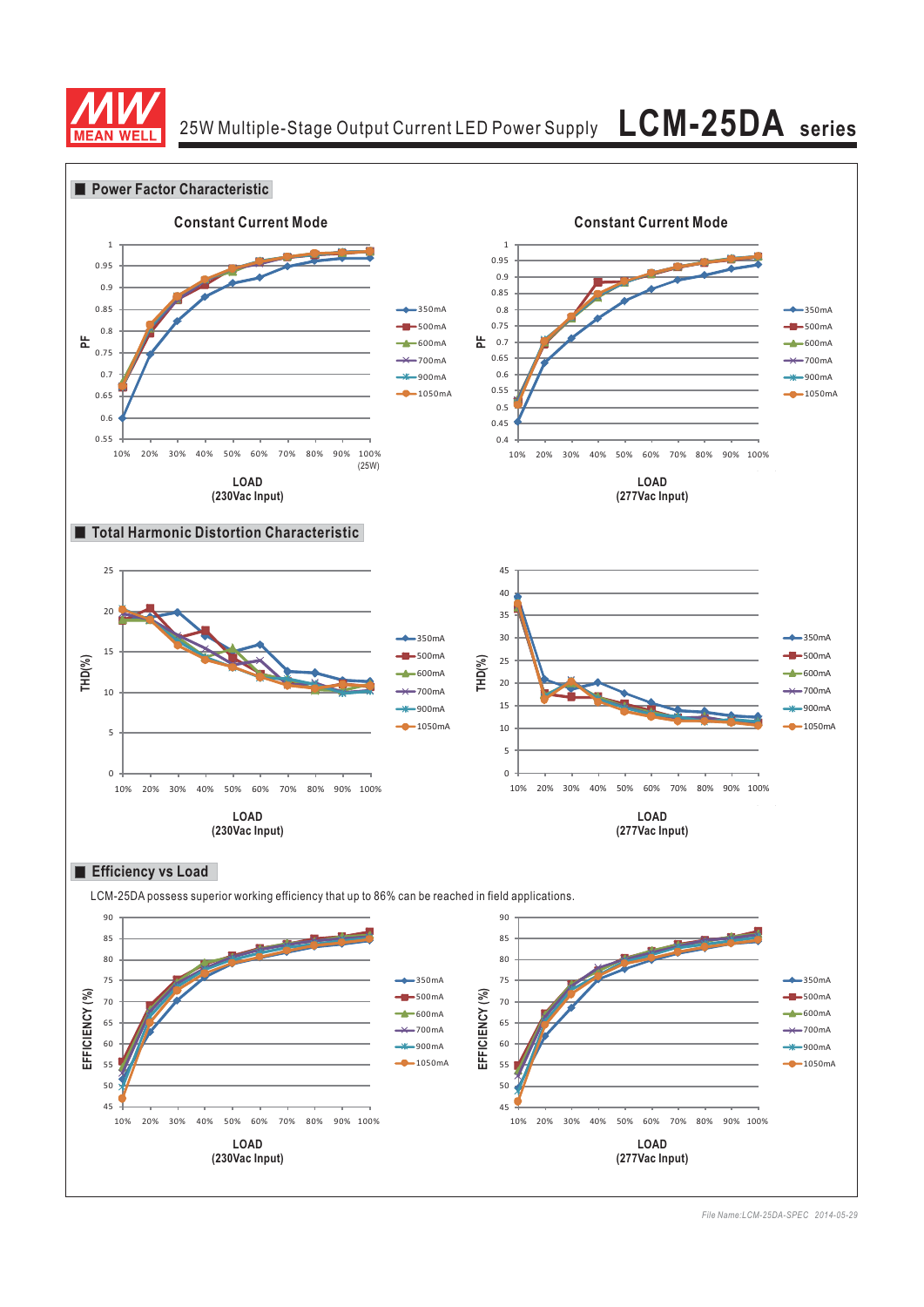

### **Dimming Operation**

#### ※ **PUSH dim(primary side)**

| lgnore     | To avoid reaction on AC spike      | $< 0.05$ sec.   |  |
|------------|------------------------------------|-----------------|--|
| Short push | Push to turn ON-OFF                | $0.1 - 1$ sec.  |  |
| Long push  | Dimming up or down                 | $1.5 - 10$ sec. |  |
|            | Reset push   Setting light to 100% | >11 sec.        |  |

Maximum number of drivers up to 10 pcs.

Maximum length of the cable, from push button to the last driver is 135 meters.

Factory setting at 100%.

Every long pushing action will change the dimming direction.



Warning: The push button can only be connected in between the PUSH terminal of LCM-25DA and AC/L (brown or black color). It would cause short circuit if it is connected to AC/N.

#### ※ **DALI interface(primary side)**

DALI protocol including 16 groups and 64 addresses.

- First step is fixed at 6% of output.
- $\cdot$  Maximum DALI cable length is 300 meters.(based on a 1.5 mm<sup>2</sup> or 14 AWG cable)

### **Synchronization Operation**

- 10 drivers(max.) synchronization (1 master + 9 slaves).
- Maximum cable length between each units : 20 meters.
- Maximum cable length from the master unit to each end of the last slave units : 120 meters.
- ※ Please make sure all units are set to 100% dimming setting (factory default) before synchronization.
- The lighting units driven by LCM units(Slaves) can be dimmed synchronously through a LCM unit(the master) directly controlled via DALI or push dim dimming function. The wiring is shown as follows.